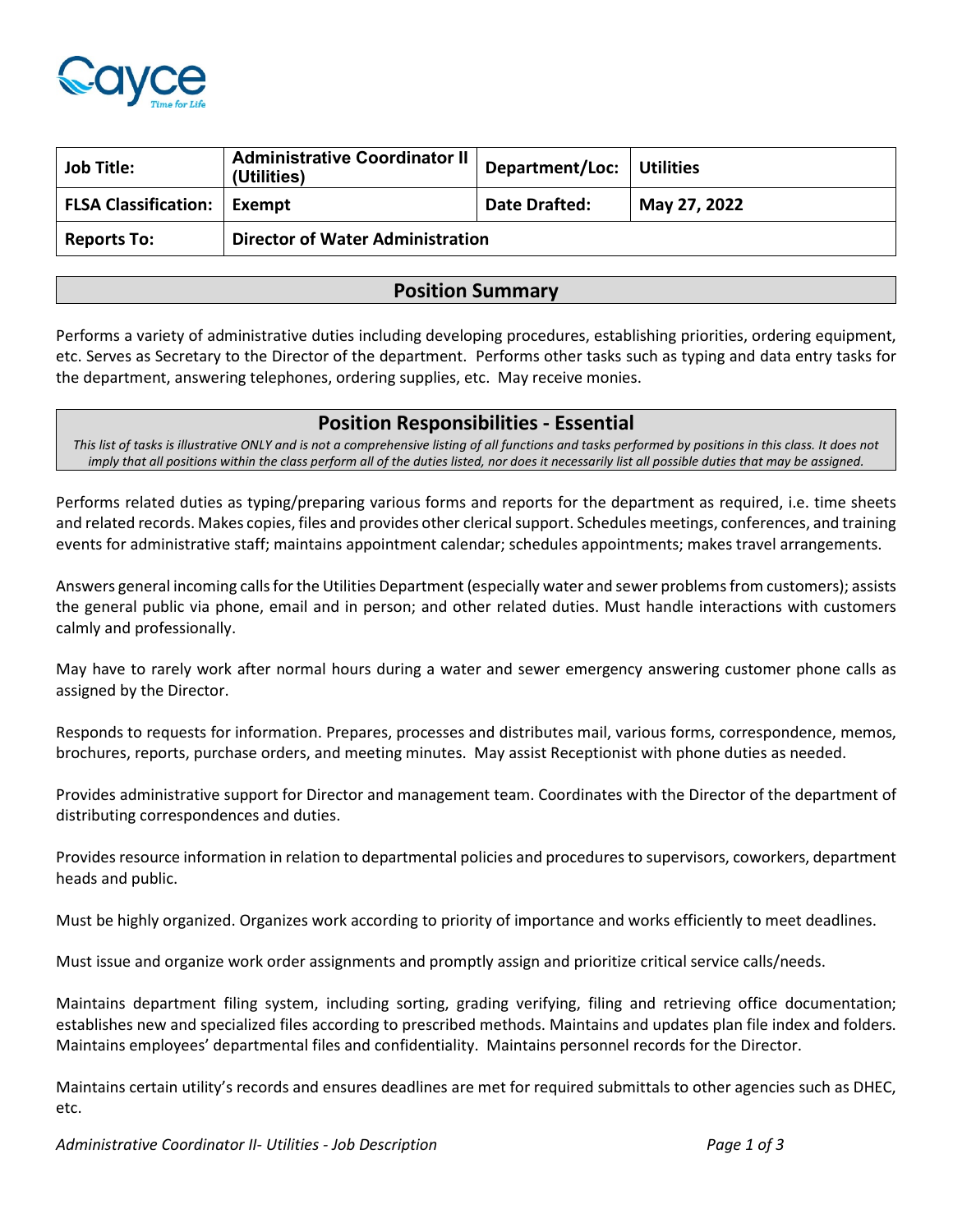

Maintains and tracks various records of information pertaining to the utility system throughout the water/sewer service areas. Maintains and corresponds with customers concerning backflow devices.

Researches records, compiles and assembles information to be used by others; compares data and information as directed.

Must have a general knowledge of water and sewer utility systems.

Communicates and interacts effectively with immediate supervisor, departmental supervisors, co-workers and citizens.

Maintains an adequate inventory of office supplies, order supplies as needed for department. Receives, reviews, processes, files and submits invoices, requisitions, and attendance records.

Manages special projects as determined by the Director with limited supervision.

## **Position Responsibilities - Non-Essential/Other**

Performs other related duties and other duties as assigned

# **Essential Skills and Experience**

### **VOCATIONAL/EDUCATIONAL PREPARATION:**

• Requires Associate's degree, vocational technical degree or specialized training that is equivalent to satisfactory completion of two years of college education and six to eight years of related office experience with public contact. Proficiency with Microsoft Office 365.

### **SPECIAL CERTIFICAITONS AND LICENSES:**

Must possess a valid South Carolina driver's license.

### **EXPERIENCE REQUIREMENTS:**

Requires 3-5 years increasing administrative responsibilities, or any equivalent combination of training and experience which provides the required skills, knowledge and abilities.

### **MATHEMATICAL REQUIREMENTS:**

Requires performing addition and subtraction, multiplication and division and/or calculating ratios, rates and percents.

### **TECHNICAL REQUIREMENTS:**

Requires proficiency in all Microsoft Office programs including Microsoft Word and Excel.

## **Mental & Physical Demands - ADA Guidelines**

Requires performing professional work requiring general understanding of operating policies and procedures and their application to problems not previously encountered; application of professional principles and practices, and the use of a wide range of administrative methods to solve problems; requires above average attention to detail with short to medium periods of concentration for accurate results and occasional exposure to unusual pressure.

### **Physical Demands**

Sit **Frequently** • Walk Occasionally

• Handling Frequently

Stand Frequently

*Administrative Coordinator II- Utilities - Job Description Page 2 of 3*